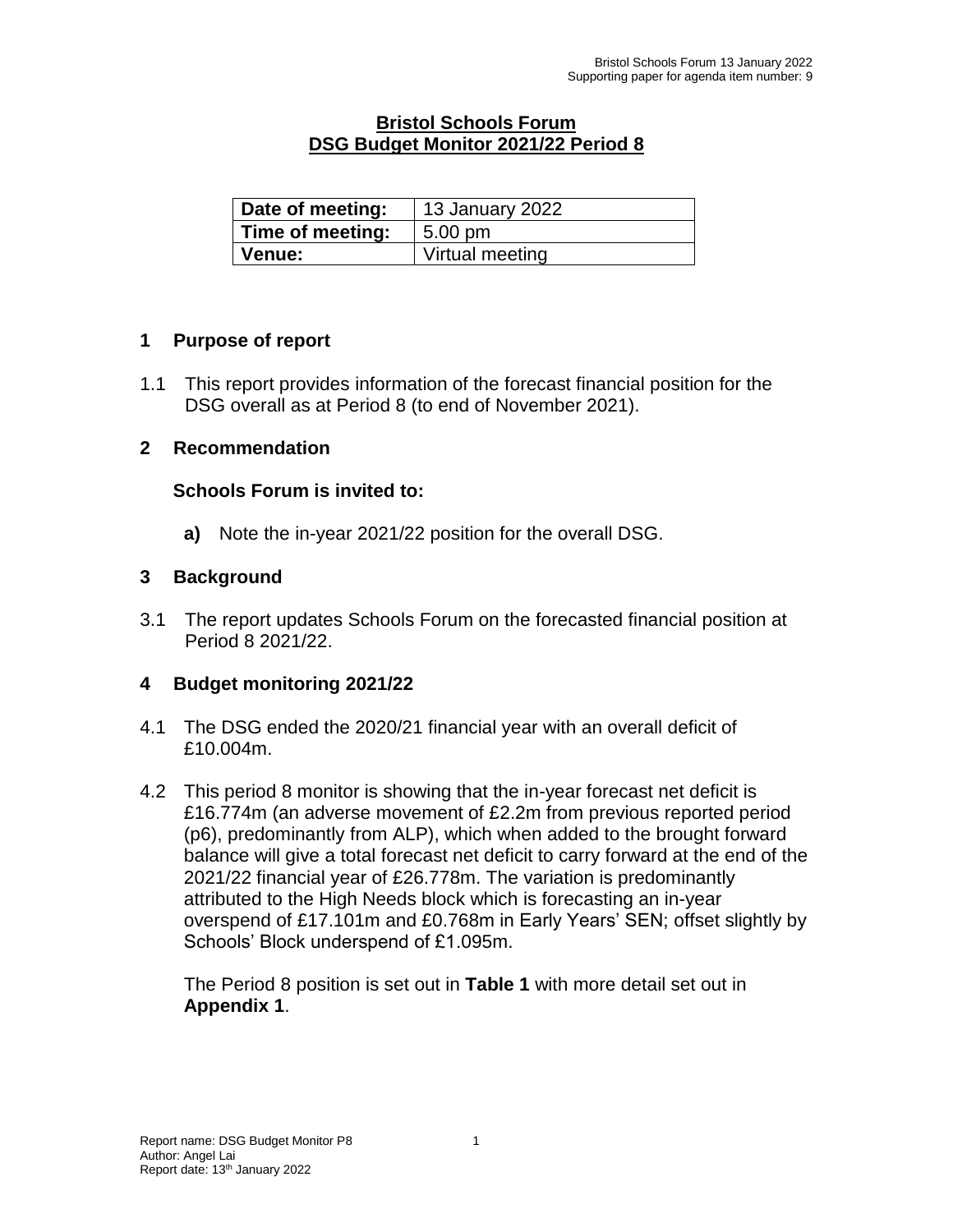| Table 1: Forecast position on overall DSG for 2021/22 at Period 8 (as at November 2021) |                       |                                  |                                                              |                            |                                                                        |  |
|-----------------------------------------------------------------------------------------|-----------------------|----------------------------------|--------------------------------------------------------------|----------------------------|------------------------------------------------------------------------|--|
| All figures £'000                                                                       | b/f<br><b>Deficit</b> | DSG<br><b>Funding</b><br>2021/22 | <b>Forecast</b><br><b>Outturn</b><br>Period<br>08<br>2021/22 | <i>In-year</i><br>variance | <b>Forecast</b><br>Carry-<br>forward<br><b>Period</b><br>08<br>2021/22 |  |
| <b>Schools Block</b>                                                                    | (619)                 | 295,864                          | 294,768                                                      | (1,095)                    | (1,714)                                                                |  |
| De-delegation                                                                           | (553)                 |                                  | O                                                            | O                          | (553)                                                                  |  |
| <b>Schools Central</b>                                                                  |                       | 2,627                            |                                                              | O                          | O                                                                      |  |
| <b>Block</b>                                                                            |                       |                                  | 2,627                                                        |                            |                                                                        |  |
| <b>Early Years</b>                                                                      | (621)                 | 37,185                           | 37,406                                                       | 768                        | 147                                                                    |  |
| <b>High Needs Block</b>                                                                 | 12,609                | 68,513                           | 85,614                                                       | 17,101                     | 28,898                                                                 |  |
| Education                                                                               |                       |                                  |                                                              |                            |                                                                        |  |
| Transformation                                                                          | (812)                 | 1,400                            | 1,400                                                        | O                          | 0                                                                      |  |
| Funding                                                                                 |                       | (405, 590)                       | (405,721)                                                    | 0                          | 0                                                                      |  |
| <b>Total</b>                                                                            | 10,004                | 0                                | 16,774                                                       | 16,774                     | 26,778                                                                 |  |

- 4.3 **Schools Block (-£1.095m underspend).** The formula funding for maintained mainstream schools and academies has been fully allocated. Scope for variation is in the growth fund, or if schools close during the year.
- 4.4 Three schools (St Pius X, St George and St Michael on the Mount) closed at the end of August 2021, and one new school (Willow Park) opened on 1<sup>st</sup> September 2021. These movements accounts for £0.493m forecast variance on Schools Block.
- 4.5 Spend on the growth fund will depend on the pupil number information included on the October 2021 pupil census due to be confirmed in January 2022. Any variation will be calculated and reported following receipt of this data, but at this stage known growth commitments are expected at £2.5m against funding of £2.861m, a forecast underspend of £0.361m. The remaining £0.241m underspend is attributed to Teachers' Pension grant timing differences.

Overall Schools position - individual school balances are expected to be in the region of £3.023m at the end of 2021/22, with 14 of 62 maintained schools in deficit predominantly maintained nursery schools.

Underspends at year end are not designated by block but treated as a whole for the DSG, and therefore will be utilised to partially offset DSG deficit.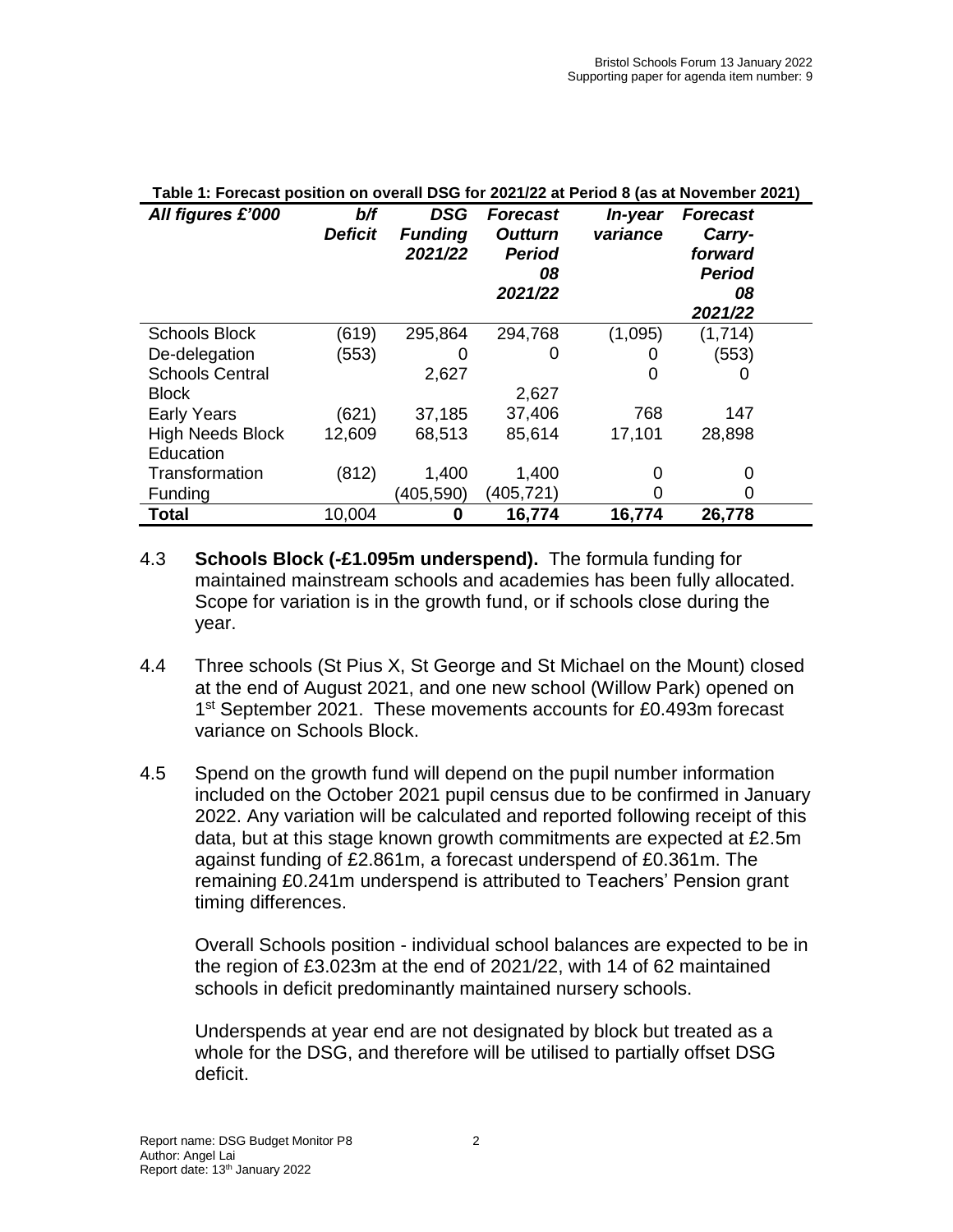- 4.6 **De-delegated resources (Nil variance).** At this stage of the year it is anticipated that this will achieve a balanced position. Any variance should one materialise, will be carried forward to future years.
- 4.7 **School Central Services Block (Nil Variance).** Current forecasting indicates that all of the services in this block will spend to budget.
- 4.8 **Early Years Block (£0.768m forecast overspend).** Early Years income and expenditure is based on participation throughout the academic year, and as such the reported position may be subject to change in subsequent reports as further details becomes available. Early Years is experiencing significant pressure in emerging SEN; the current overspend in this area is forecasted to reach £1.221m at the end of this financial year, offset slightly by staffing budget underspend.
- 4.9 **High Needs Block (£17.101m forecast overspend).** The High Needs block is currently forecasting an in-year overspend of £17.101m for the 2021/22 financial year, including future panel decisions.

Top-up funding remains the single greatest pressure, with a significant forecast overspend of £11.967m. Detailed breakdown of HNB Top Up overspend is summarised in Table 2 below.

| Table 2 - High Needs Block top up<br>funding breakdowns by settings:          | <b>Funding</b><br>2021/22 | Outturn<br>Period 07<br>2021/22 | In-year<br>movementl |
|-------------------------------------------------------------------------------|---------------------------|---------------------------------|----------------------|
|                                                                               | £'000                     | £'000                           | £'000                |
| <b>HNB: Special Schools</b>                                                   | 15,823                    | 21,299                          | 5,476                |
| <b>HNB: OLA</b>                                                               | 1,648                     | 2,800                           | 1,152                |
| <b>HNB: GFE</b>                                                               | 2,213                     | 3,632                           | 1,419                |
| HNB: Top Up - Resource Bases                                                  | 1,885                     | 2,130                           | 245                  |
| HNB:<br>Mainstream<br>Up<br>Top<br>$\overline{\phantom{a}}$<br><b>Schools</b> | 9,134                     | 12,505                          | 3,371                |
| HNB: Top Up - PRUs                                                            | 1,334                     | 1,639                           | 305                  |
| <b>HNB: Top Up</b>                                                            | 32,037                    | 44,004                          | 11,967               |

- 4.10 The Education Transformation Programme commenced in 2020-21 and is primarily concerned with consequently the High Needs Block, the programme aims to improve outcomes and achieve long term sustainability. Nationally High Needs funding continues to be challenging and in Bristol this has been exacerbated by work to clear the backlog of EHCP and complexity of need.
- 4.11 Following agreement of Forum, the amount transferred from the Schools Block in 2021/22 is being earmarked to the Education Transformation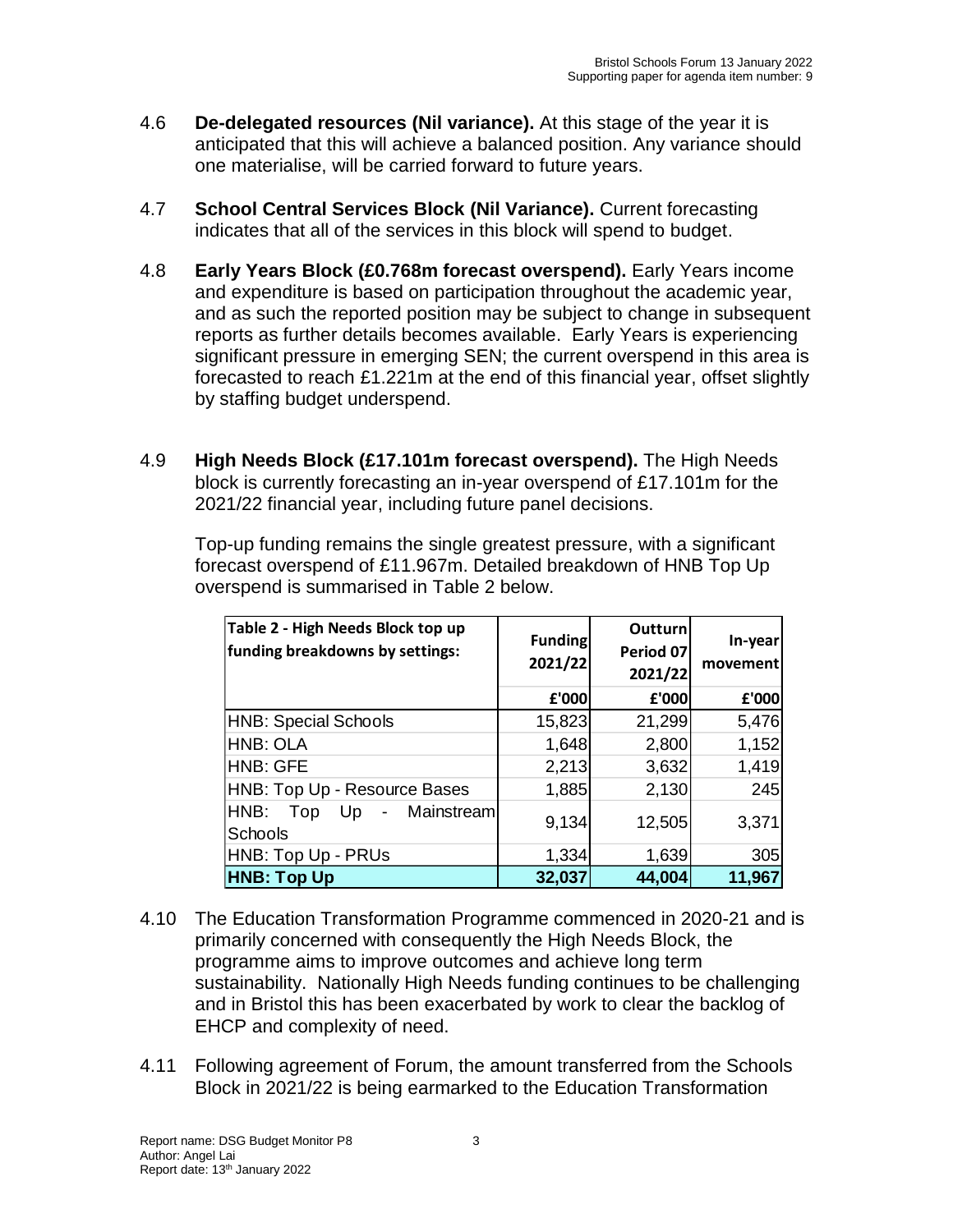Programme and we are currently forecasting that this funding of £1.4m will be fully utilised in 2021/22.

4.12 **Funding (Nil Variance).** £405.590m is the latest DSG amount notified by the ESFA as at 18<sup>th</sup> November 2021.